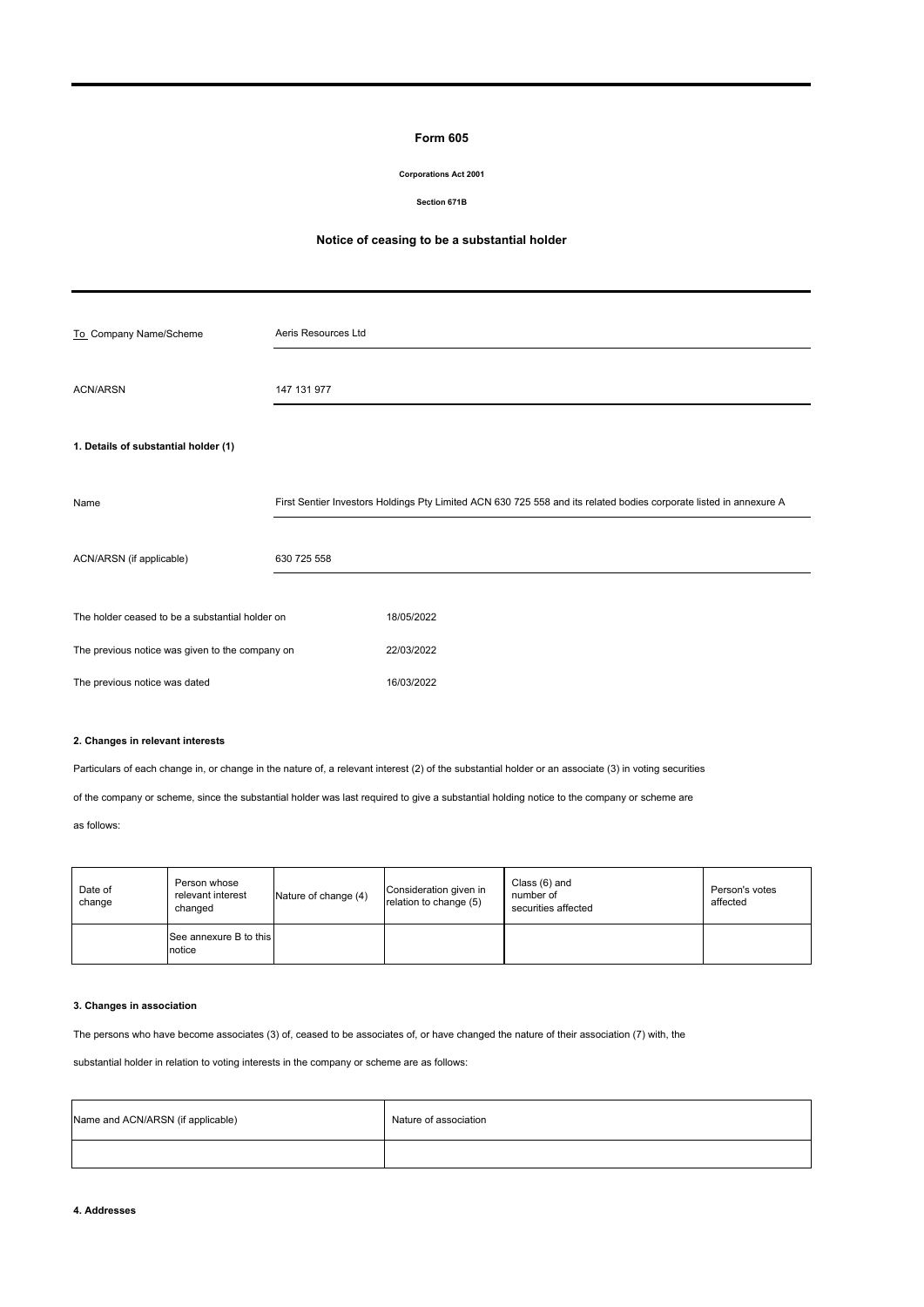| Name                                                       | Address                                                                                                    |
|------------------------------------------------------------|------------------------------------------------------------------------------------------------------------|
| First Sentier Investors Realindex Pty Ltd ACN 133 312 017  | Level 5, Tower Three International Towers Sydney, 300 Barangaroo Avenue, Barangaroo<br>NSW 2000. Australia |
| First Sentier Investors (Australia) IM Ltd ACN 114 194 311 | Level 5, Tower Three International Towers Sydney, 300 Barangaroo Avenue, Barangaroo<br>NSW 2000. Australia |
| Mitsubishi UFJ Financial Group                             | 2-7-1, Marunouchi, Chiyoda-ku, Tokyo 100-8330, Japan                                                       |

# **Signature**

| print name | Poh Wan Lee<br>capacity |      | Company Secretary |
|------------|-------------------------|------|-------------------|
| sign here  | Pole Wan Lee            | date | 20/05/2022        |
|            |                         |      |                   |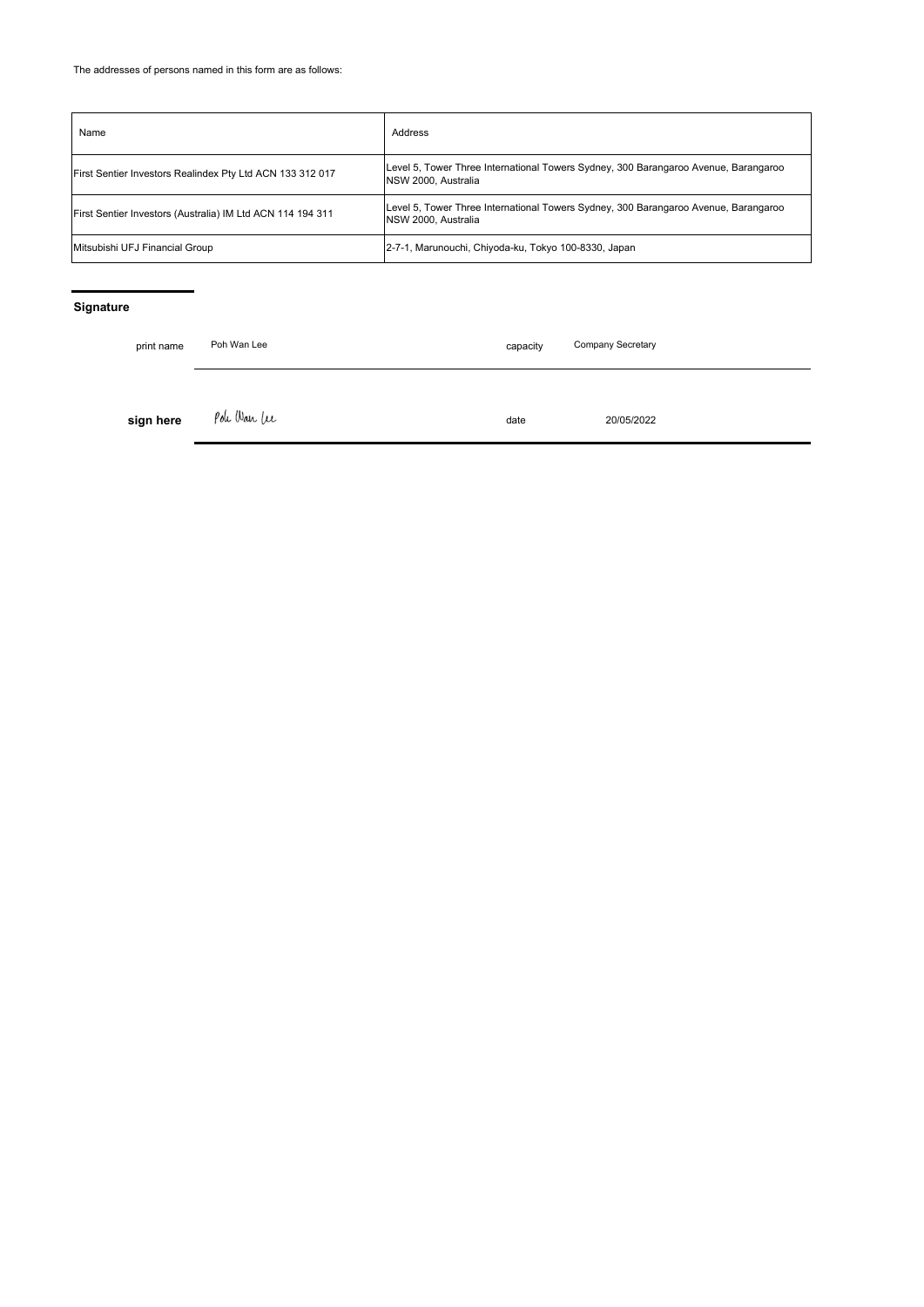#### **Annexure A**

This is Annexure A referred to in Form 605, Notice of ceasing to be a substantial holder dated 18/05/2022

First Sentier Investors (Hong Kong) AMC Limited (CR NO. 0580652)

Pole Wan Lee

Dated the 20/05/2022

**SCHEDULE** First Sentier Investors (Malta) Limited (Company Code C41267) First Sentier Investors (Luxembourg) EDIF I Feeders MC S.A.R.L (Company No. B134314) First Sentier Investors Realindex Pty Ltd (ACN 133 312 017) First Sentier Investors (Malta) Holdings Limited (Company Code C41260) First Sentier Investors (Australia) Services Pty Limited (ACN 624 305 595) First Sentier Investors (Luxembourg) EDIF II GP S.Á.R.L (Company No. B204413) CFSIM (Company No. 00153197) First Sentier Investors (Australia) Infrastructure Managers Pty Ltd (ACN 101 384 294) First Sentier Investors Strategic Investments Pty Limited (ACN 625 765 399) First Sentier Investors (Australia) IM Ltd (ACN 114 194 311) First Sentier Investors (Australia) Infrastructure Holdings Ltd (ACN 085 313 926) First Sentier Investors Asia Holdings Limited (ACN 054 571 701) First Sentier Investors (Australia) RE Ltd (ACN 006 464 428) First Sentier Investors (Japan) Limited (Company No. 0104-01-093090) First Sentier Investors (Luxembourg) EDIF I MC S.A.R.L (Company No. B128117) First Sentier Investors (Singapore) Holdings Limited (Registration No. 199901706Z) First Sentier Investors (US) LLC (File Number 546 9442) First Sentier Investors (UK) Funds Limited (Company No. 02294743) SI Holdings Limited (Company No. SC109439) Mitsubishi UFJ Trust and Banking Corporation (Registration No. 0100-01-008770) First Sentier Investors Europe Holdings Limited (Company No. 03904310) First Sentier Investors (Singapore) (COMPANY NO. 196900420D) First Sentier Investors (UK) IM Limited (Company No. SC047708) FSIB LTD (Registration No. 26193) First Sentier Infrastructure Managers (International) Limited (Company No. 298444) First Sentier Investors (UK) Services Limited (Company No. 03904320) First Sentier Investors International IM Limited (Company No. SC079063) Mitsubishi UFJ Financial Group, Inc (Registration No. 0100-01-073486) First Sentier Investors (Hong Kong) Nominees Limited (CR NO. 0206615) First Sentier Investors (Hong Kong) Limited (CR No. 0206616) First Sentier Investors (Ireland) Limited (Company No. 629188)